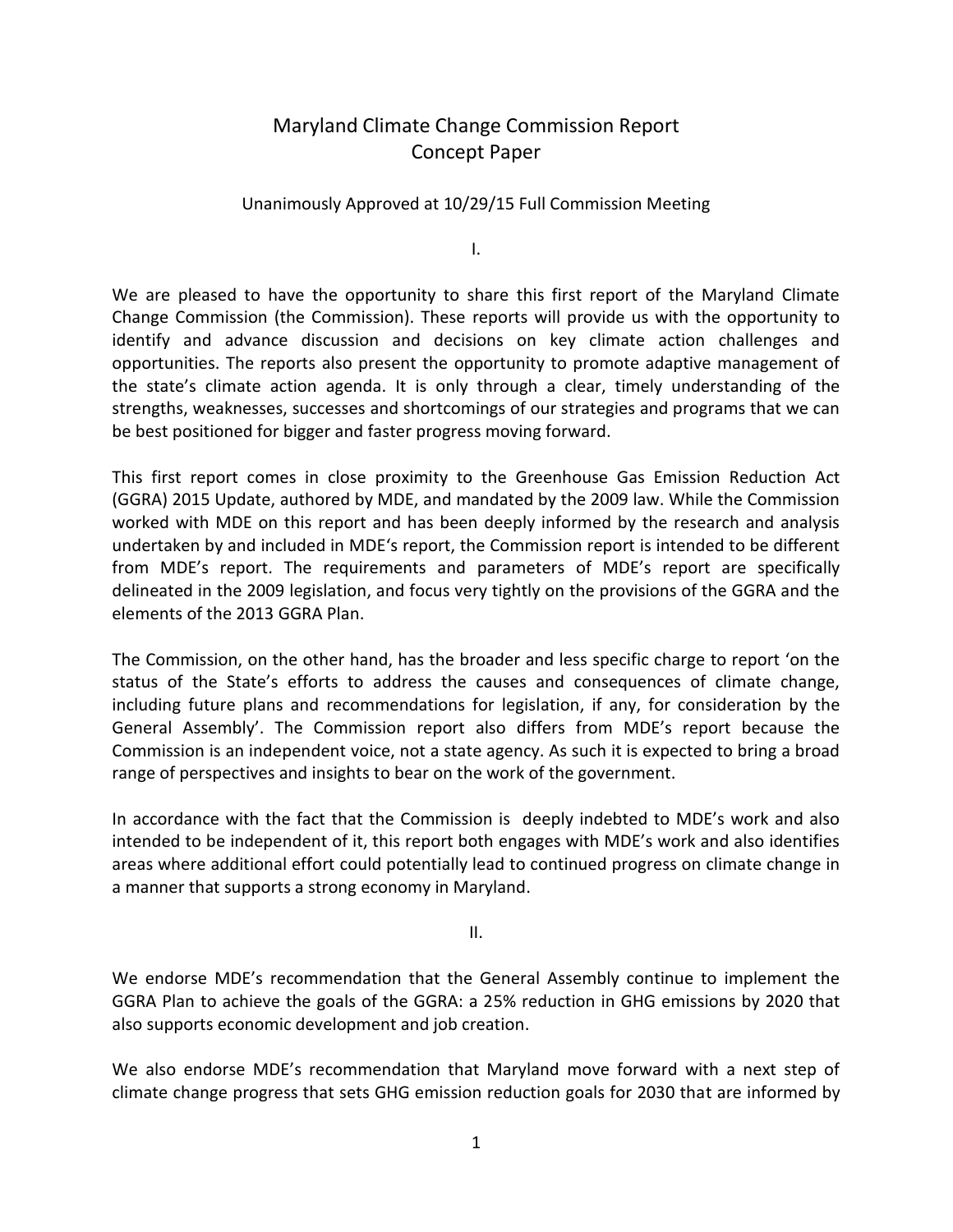scientific analysis, national commitments, and innovations developed in other states. The Commission believes these goals must continue to have a net positive impact on both the economy and job creation in Maryland and should emphasize technology innovation, economic development, jobs and consumer protection, as well as public health and well-being.

The Commission believes that Maryland should adopt a plan to reduce greenhouse gas emissions by 40% below 2006 levels by 2030, with continued inclusion of safeguards, exemptions, studies of those exemptions, reassessment provisions and other relevant language contained in the 2009 Act. Except for the 2030 date, the Commission recommends that the other deadlines for reassessment provisions and reports be adjusted to provide the same amount of time after enactment as provided in the 2009 Act.

We also endorse MDE's recommendation to explicitly incorporate beneficial economic impacts into the set of 2030 climate action goals. We would broaden that set of goals to include the following additional items:

- The degree to which climate action strategies, policies, and programs produce economic benefits that are equitably distributed across Maryland's population;
- The degree to which climate action strategies, policies, and programs produce economic benefits that are sustainable;
- The degree to which climate change strategies, policies, and programs effectively address the economic dislocations that they may cause;
- The degree to which climate action strategies, policies, and programs produce public health benefits;
- The degree to which climate action strategies, policies, and programs reduce energy burdens in low-income households; and
- The degree to which climate action strategies, policies, and programs improve resilience in vulnerable communities.

III.

We are pleased to see that Maryland is, at this time, on track to meet the goal of reducing our greenhouse gas emissions 25% by 2020. There are several issues that the Commission believes need to be focused on in ongoing and future analyses by the State and the Commission's working groups.

We note that changes in the energy and transportation sectors, specifically more use of natural gas and less driving, have helped the State approach the 25 by 20 goal. The Commission tasks the Mitigation Working Group (MWG) with continuing to track these changes and analyzing and identifying strategies that would help to continue these positive trends. These strategies are included below in Section 3 where the Commission's recommendations on priorities for the Commission's 2016 workplan are provided.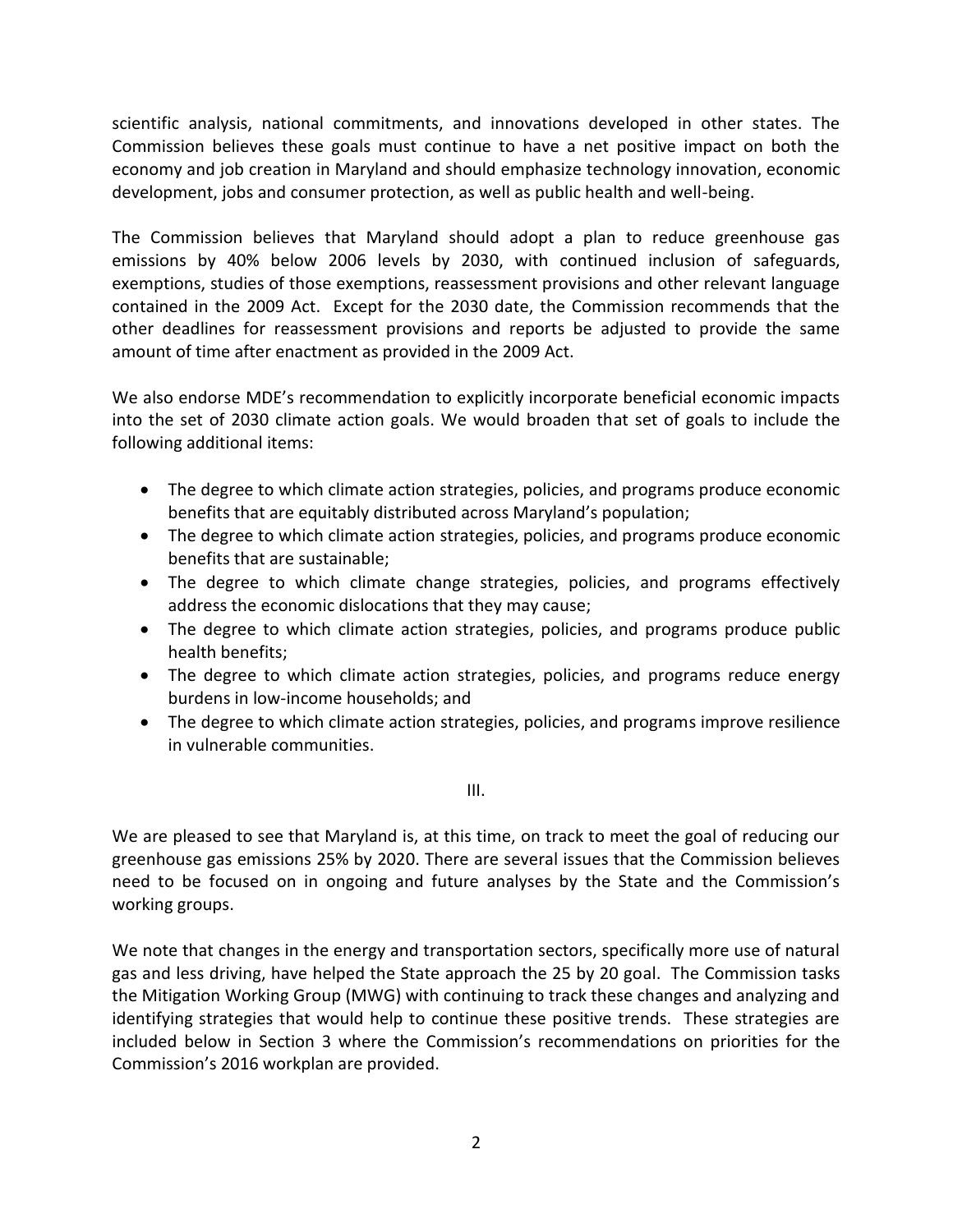We also note that the potential contribution of methane leakage to greenhouse gas emissions is an area of very active investigation and disagreement. The significance of this relatively new issue is incompletely understood. Accordingly, the Commission tasks its Mitigation and Scientific and Technical working groups with fully exploring the emerging science on fugitive methane gas, exploring best management practices for leakage avoidance and mitigation, and employing best available science and analysis to determine whether or not and how to incorporate out-of-state methane leakage into our greenhouse gas emissions inventories and projections.

While the programs in the GGRA and market driven changes in the energy and transportation sectors are helping to power progress towards meeting the 2020 goal, the Commission believes that there are practical enhancements that can still be made to a number of the programs contained in the 2012 GGRA Plan. The Commission recommends that the State and the MWG continue to analyze the initiatives listed below in Section 3 to identify strategies that will further reduce GHG emissions while having a clear positive impact on the State's economy and on job creation.

Several of the enhancements to existing programs that were proposed as part of the 2012 GGRA Plan (e.g. EmPOWER Maryland, RPS, Transportation Technologies and Zero Waste) have not yet been fully achieved. We note this because, although it appears that the State is on track to meet the 25% reduction by 2020 requirement of the GGRA without these enhancements, we believe that the challenge of reducing our emissions will grow more difficult in the years ahead, and it is therefore vitally important that we develop clear and complete understandings of the strengths, weaknesses, successes, and shortcomings of the strategies and programs that we are employing. We believe that an adaptive management approach is the best way to ensure that we are conceiving, developing, and pursuing our goals in the most efficient and effective ways possible.

An adaptive management approach also requires regular information and timely feedback. Accordingly, the Commission recommends that it establish a process for all relevant state agencies to provide regular reports on their greenhouse gas reduction and program implementation progress to the MCCC and to the Governor.

Finally, the Commission believes that there are several critical new initiatives, like targeted reduction of emissions of greenhouse gases that might have near-term effects on limiting the rate of climate change, that need to be explored as the State moves toward a post-2020 goal. The Commission tasks the MWG with analyzing the emerging issues identified in Section 3 below.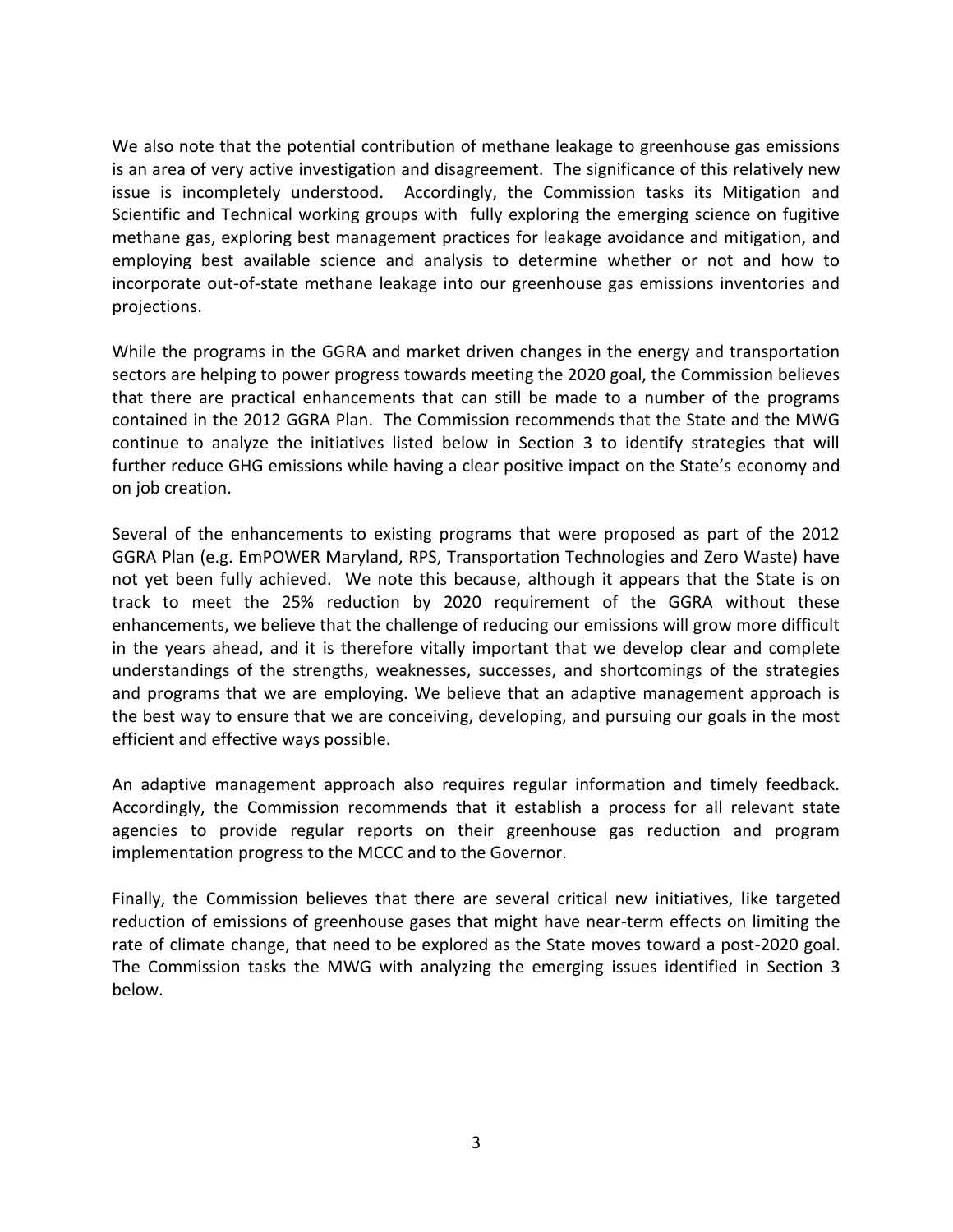In accordance with the recommendations and observations above, the Commission tasks its working groups with preparing workplans for 2016 that are designed to analyze and address at least the following Commission priorities:

1) Reporting. Ensuring that Maryland is adopting the best and most comprehensive practices in measuring, tracking, and reporting on its progress in addressing the causes and impacts of climate change.

2) Methane leakage. Analyzing and generating recommendations to determine whether or not and how to incorporate out-of-state methane leakage into our greenhouse gas emissions inventories and projections, employing the best available science and analysis.

3) Additional strategies. Identifying additional climate strategies, goals, policies and/or programs that would put Maryland on a path of leadership towards greenhouse gas emissions reductions by 2050, informed by science and international agreements, that would:

- have the potential for significant near-term reductions in greenhouse gas emissions ("fast-acting climate changers");
- produce economic, environmental, and public health benefits that are equitably distributed across Maryland's population (including addressing the economic dislocations that they may generate); and
- effectively address the impacts climate change will have on the state's most vulnerable populations and communities.

In particular, the Commission's priorities for 2016 include an analysis of possible additional climate strategies, goals, policies and/or programs in:

- a. renewable energy;
- b. energy efficiency and conservation; and
- c. zero emission vehicles and transportation.

4) Building Resilience. In order to cultivate resilience to known threats and to reduce future vulnerability, the Commission's priorities for 2016 include a commitment to:

- Identifying strategies that reach across disciplinary and sectorial boundaries;
- Bringing new voices and local perspectives into the resiliency conversation that represent a diverse range of communities;